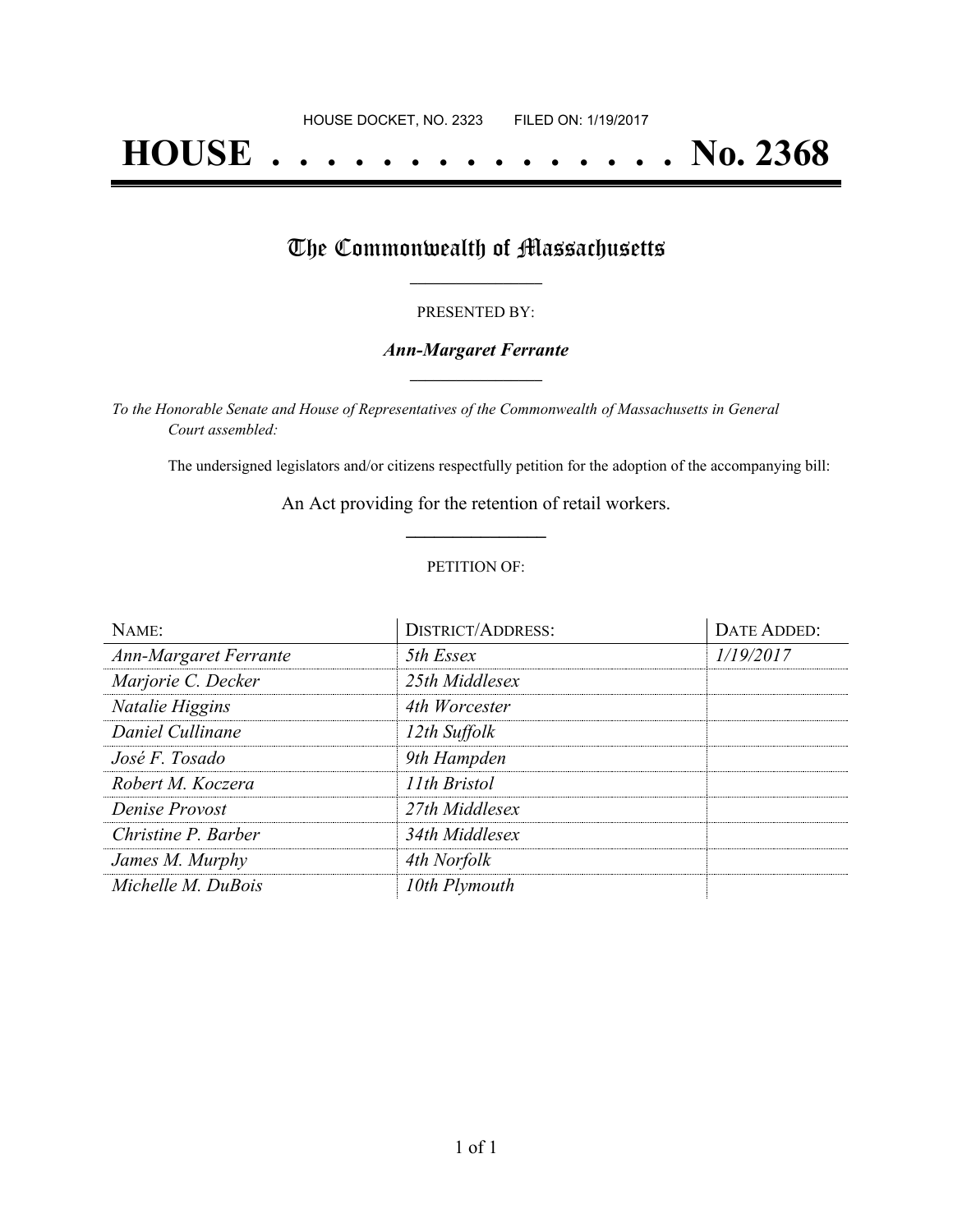## **HOUSE . . . . . . . . . . . . . . . No. 2368**

By Ms. Ferrante of Gloucester, a petition (accompanied by bill, House, No. 2368) of Ann-Margaret Ferrante and others relative to retail worker status in stores transferring ownership. Labor and Workforce Development.

### The Commonwealth of Massachusetts

**In the One Hundred and Ninetieth General Court (2017-2018) \_\_\_\_\_\_\_\_\_\_\_\_\_\_\_**

**\_\_\_\_\_\_\_\_\_\_\_\_\_\_\_**

An Act providing for the retention of retail workers.

Be it enacted by the Senate and House of Representatives in General Court assembled, and by the authority *of the same, as follows:*

| 1              | SECTION 1. Chapter 149 of the General Laws are hereby amended by inserting after                |
|----------------|-------------------------------------------------------------------------------------------------|
| 2              | section 191 the following section:-                                                             |
| 3              | Section 192- Definitions                                                                        |
| $\overline{4}$ | "Covered Location" shall mean any retail location in the Commonwealth of                        |
| 5              | Massachusetts with at least 10,000 square feet of selling space where the incumbent employer or |
| 6              | successor employer own a minimum of five stores, of any size, in the state.                     |
| 7              | "Retail Establishment" shall mean any grocery or non-food retail store                          |
| 8              | "Retail Worker" shall mean any employee of a grocery or mainly non-food retail                  |
| 9              | establishment                                                                                   |
| 10             | "Incumbent Employer" shall mean the employer who operates a covered location prior to           |
| 11             | the change in control of the covered location.                                                  |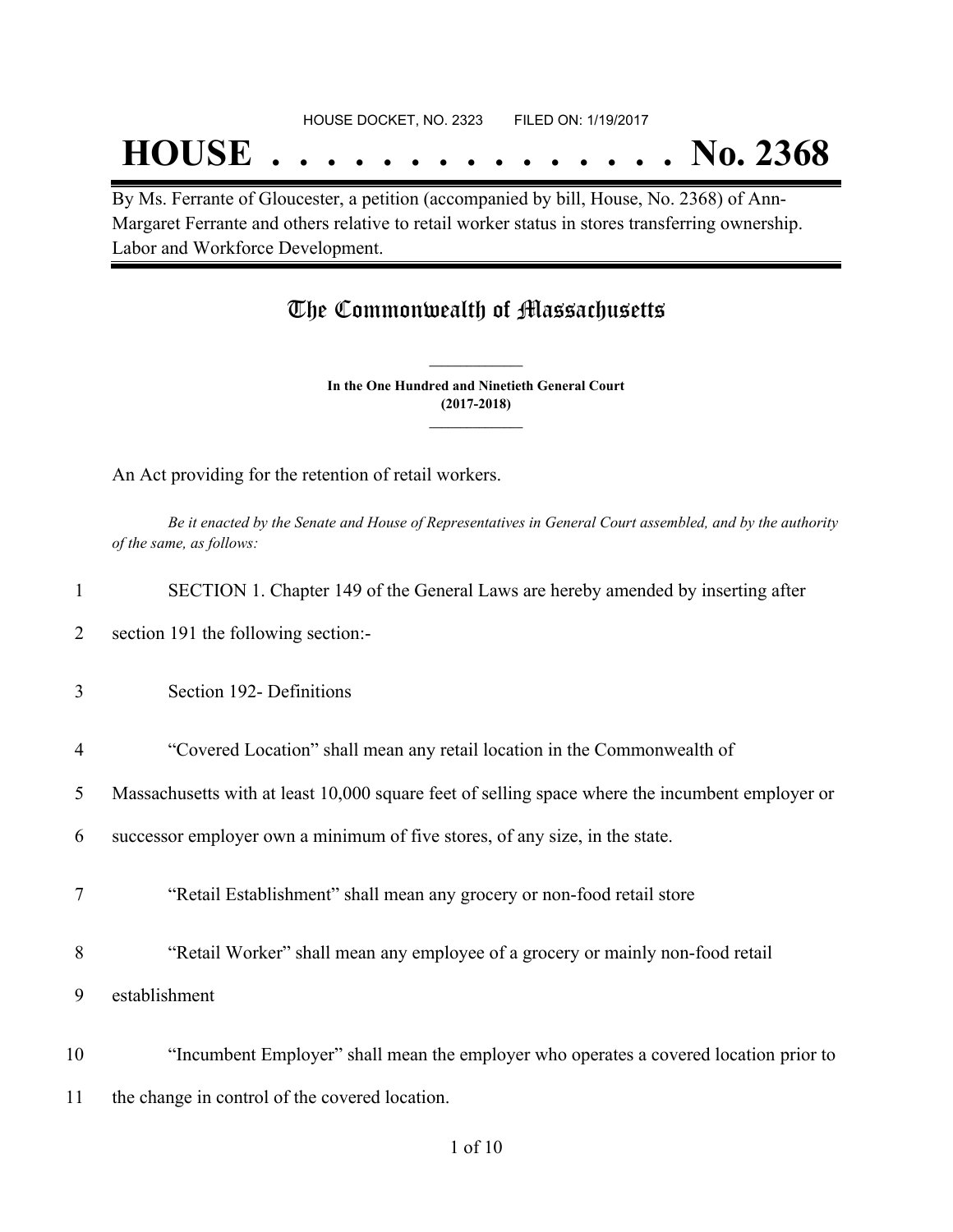"Successor Employer" shall mean the employer who operates a covered location after the change in control of the covered location.

 "Change in Control" shall mean any disposition of the majority of a covered location's assets from the incumbent employer to a successor employer. "Eligible Employee" shall mean any person who has been employed at the covered location for at least 90 calendar days at an average of at least eight hours per week prior to a change in control. "Eligible Employee" shall not include a managerial, supervisory, or confidential employee. "Transitional Employment Period" shall mean a 90 day period beginning upon either the date of a change in control of a covered location or the end of any period during which the covered location was not open to the public during its normal business hours, whichever is later. "Department" shall mean the Fair Labor Division of the Attorney General's Office, which is the government agency charged with investigating and enforcing The Retail Worker Retention Act. "Violating Employer" shall mean any employer, either incumbent or successor, accused or otherwise suspected of violating the Act. "Administrator" shall mean the entity with whom appeals are filed, which is the Division

Section 193- Provisions

of Administrative Law Appeals.

 (a) At least fifteen days before the date upon which there will be of any change in control of a covered location, the incumbent employer shall: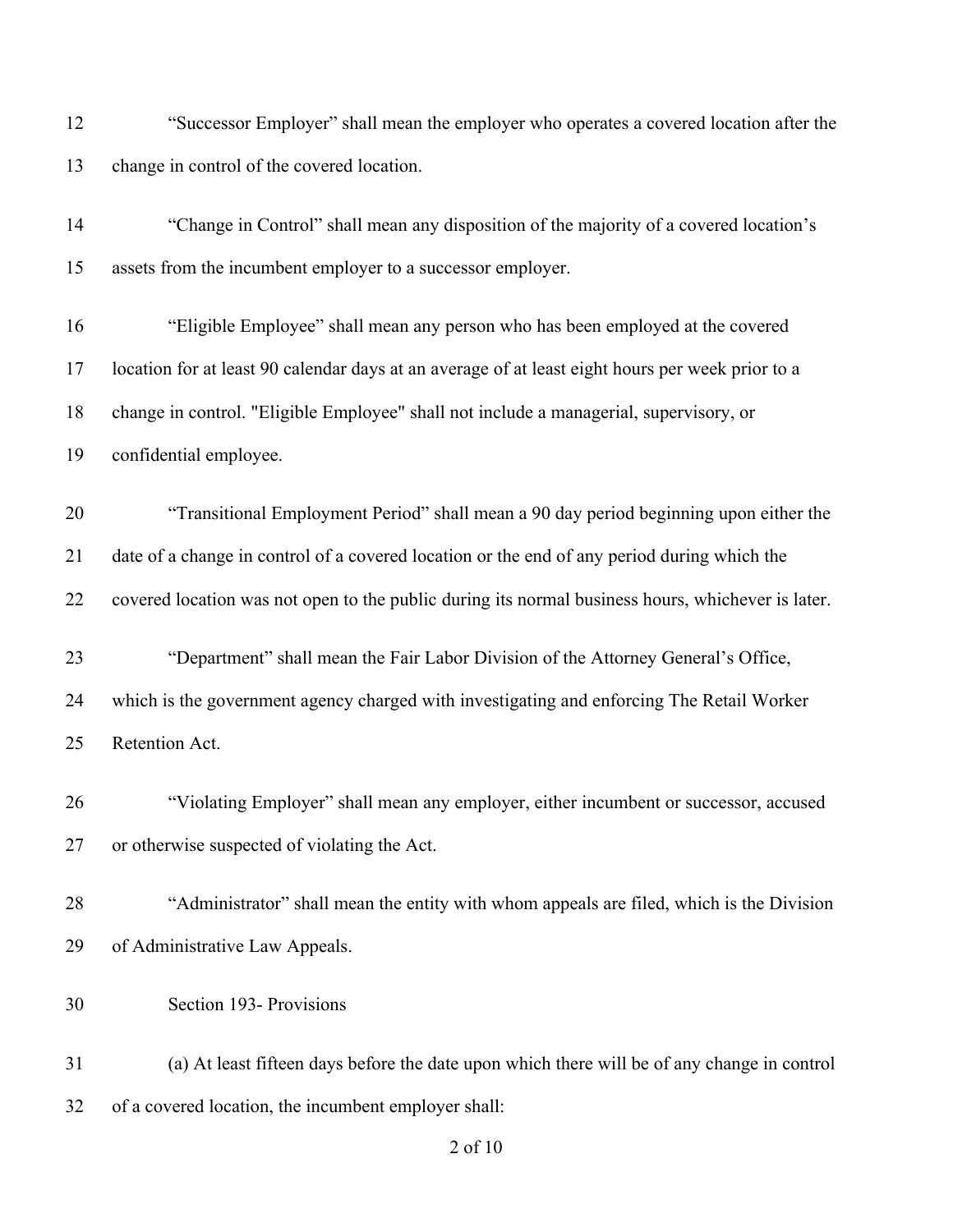| 33 | 1. provide to the successor employer a full and accurate list containing the date of hire,       |  |  |
|----|--------------------------------------------------------------------------------------------------|--|--|
| 34 | job category, average hours, rate of pay, and all known contact information for all eligible     |  |  |
| 35 | employees;                                                                                       |  |  |
| 36 | 2. post a notice in the same location and manner that other statutorily required notices to      |  |  |
| 37 | employees are posted, which shall include:                                                       |  |  |
| 38 | i. the effective date of the change in control;                                                  |  |  |
| 39 | ii. the name and contact information for the successor employer;                                 |  |  |
| 40 | iii. an explanation of the rights provided by this Act, in a form prescribed by the              |  |  |
| 41 | Department; and                                                                                  |  |  |
| 42 | iv. the names and job categories of each eligible employee;                                      |  |  |
| 43 | v. the notice must remain posted for at least 30 days                                            |  |  |
| 44 | 3. provide the list and notice required by $(a)(1)$ and $(a)(2)$ of this section to the eligible |  |  |
| 45 | employees' collective bargaining representatives, if any.                                        |  |  |
| 46 | (b) A successor employer shall retain each eligible employee for the 90 day transitional         |  |  |
| 47 | employment period under the same or substantially similar terms and conditions of employment.    |  |  |
| 48 | If eligible employees at a covered location work under a collective bargaining agreement entered |  |  |
| 49 | into by the incumbent employer, the successor employer agrees to abide by the terms of the       |  |  |
| 50 | collective bargaining agreement during the 90 day transitional employment period. If eligible    |  |  |
| 51 | employees at a covered location do not work under a collective bargaining agreement entered      |  |  |
| 52 | into by the incumbent employer, except as provided in section 2 (c), a successor employer shall  |  |  |
| 53 | not discharge an eligible employee during the transitional employment period without providing   |  |  |
|    | 3 of 10                                                                                          |  |  |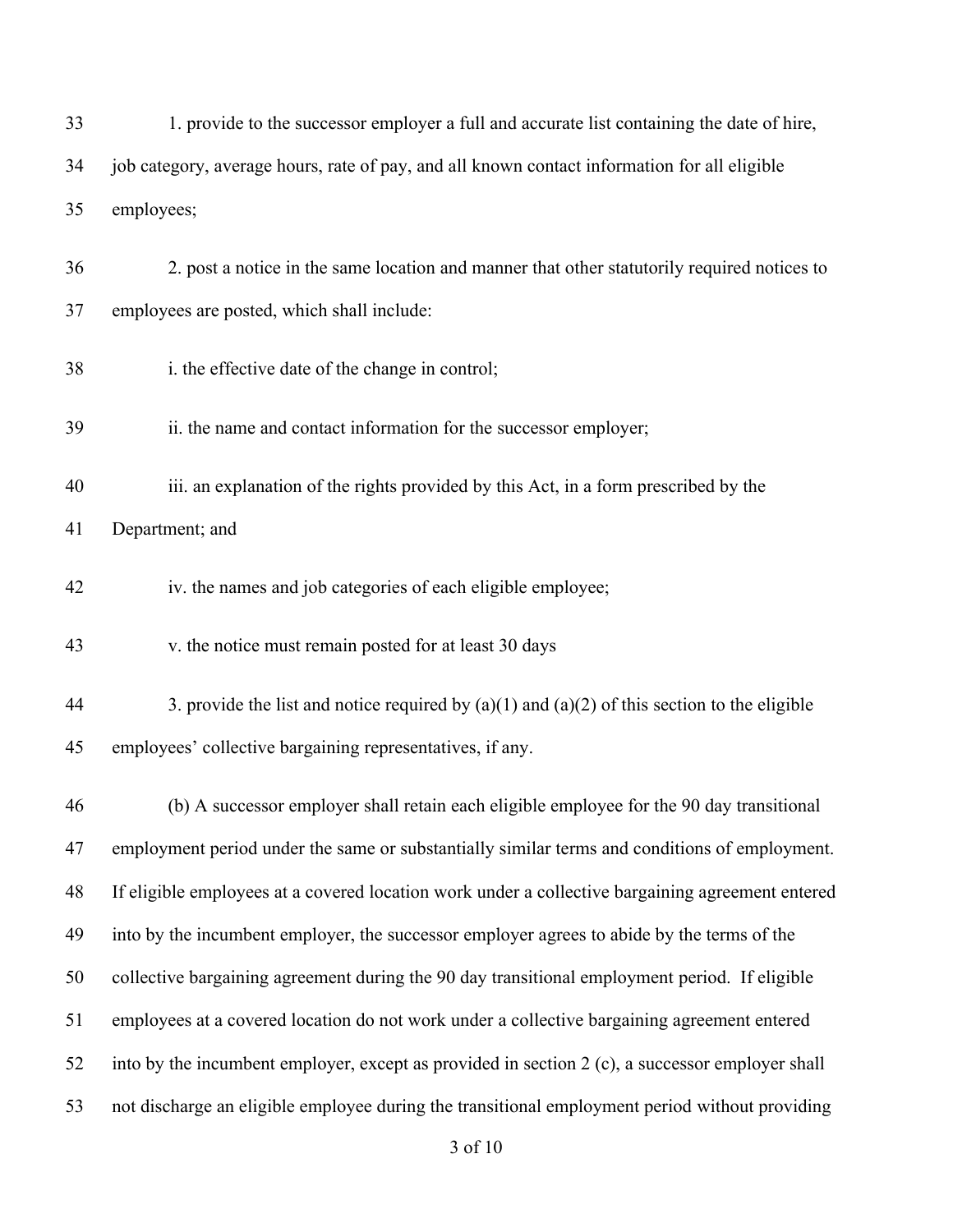evidence that that it has adequately, fairly, and objectively investigated the circumstances surrounding the eligible employee's actions and that the discharge of the eligible employee is a reasonable response to the eligible employee's actions.

 (c) If at any time during the transitional employment period a successor employer decides that it will employ fewer eligible employees than were employed by the incumbent employer, the successor employer shall retain the eligible employees by seniority within each job category. During the transitional employment period, the successor employer shall maintain a preferential hiring list of any eligible employees not retained by the successor employer who shall, by seniority within their job category, be given a right of first refusal to any jobs that become available during the transitional employment period within their job category. The successor employer shall offer an eligible employee on the preferential hiring list a job in writing, and shall retain a copy of each written offer for no less than three years from the date the offer was made.

 (d) At the end of the transition employment period, a successor employer shall complete a written performance evaluation for each eligible employee retained pursuant to this Act and may offer such eligible employees continued employment. A successor employer shall retain a record of the written performance evaluations for a period of no less than three years.

Section 194- Enforcement

 (a) Any person who has reason to believe that a violation of this Act has occurred may report it to the Department. The Department shall encourage reporting of possible violations by keeping confidential, to the maximum extent permitted by law, identifying information of the person reporting the suspected violation. With the authorization of the person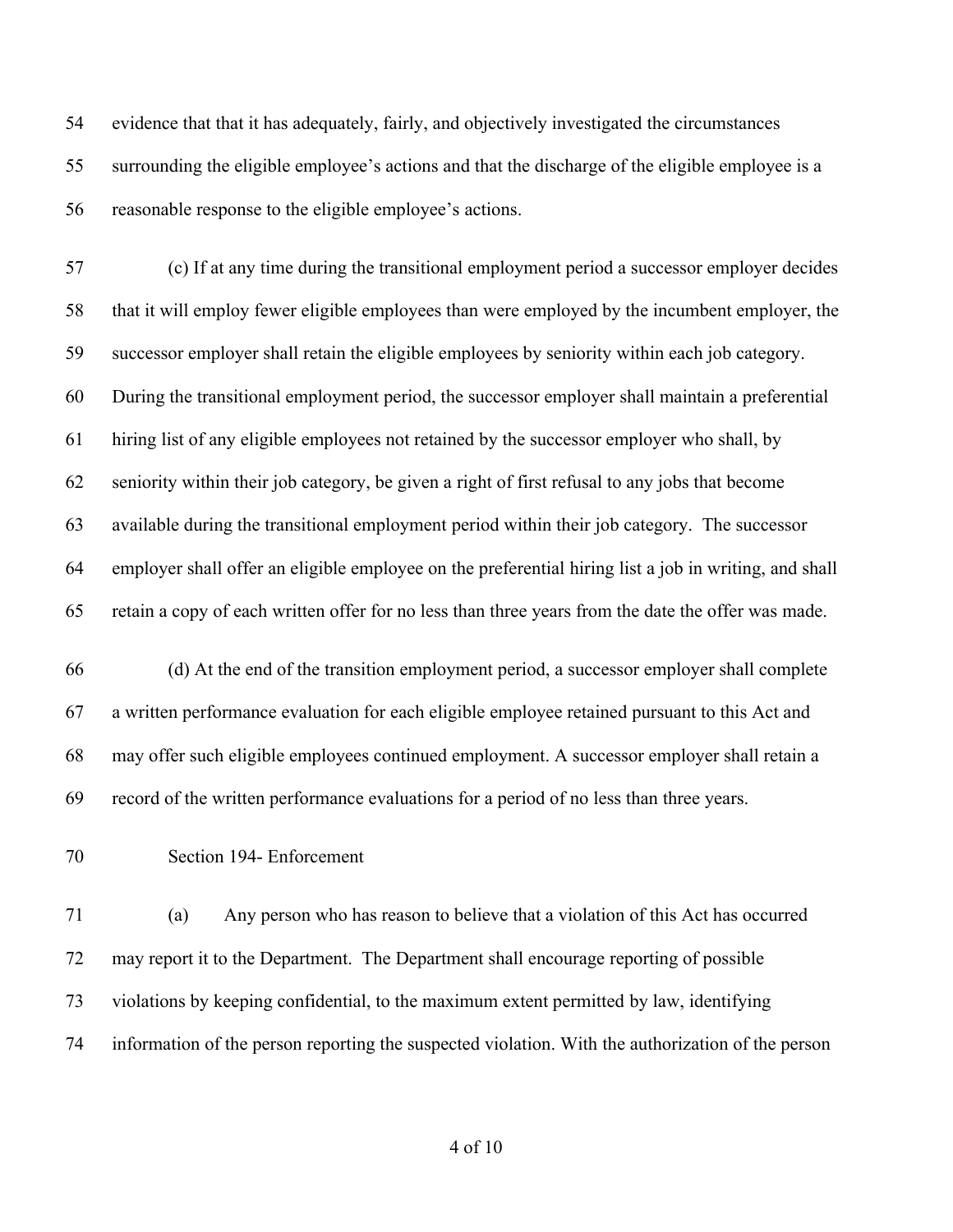reporting the suspected violation, the Department may disclose identifying information as necessary to enforce the Act, or for other appropriate purposes.

 (b) The Department is authorized to take appropriate steps to enforce this Act, including the power to investigate any possible violations of this Act.

 (c) Where the Department has reason to believe that a violation occurred, it may order any appropriate temporary relief to mitigate the violation or maintain the status quo pending a complete investigation.

 (d) After investigating a possible violation, and providing the violating employer the opportunity to respond to the allegations, if the Department determines that a violation has occurred it may issue a Determination of Violation, which shall identify the violation and the factual basis for the determination. The Department shall serve the Determination of Violation on the violating employer by United States Mail, and the date of service shall be the date of mailing. The Department may order relief, including but not limited to, reinstatement and payment of lost wages and benefits to eligible employees whose rights under this Act were violated, and the payment of an administrative penalty. To compensate the state for the cost of investigating and remedying the violation, the Department may also order the violating employer to pay the state an amount that does not exceed its enforcement costs. The Department may settle such determinations of violation at its discretion.

 (e) The Department may also issue a private right of action to eligible employees 94 making complaints. If such eligible employees are not contacted by the Department within 60 days of filing a complaint, they shall have a private right of action allowing them to seek reinstatement, treble damages for any actual damages proved by a preponderance of the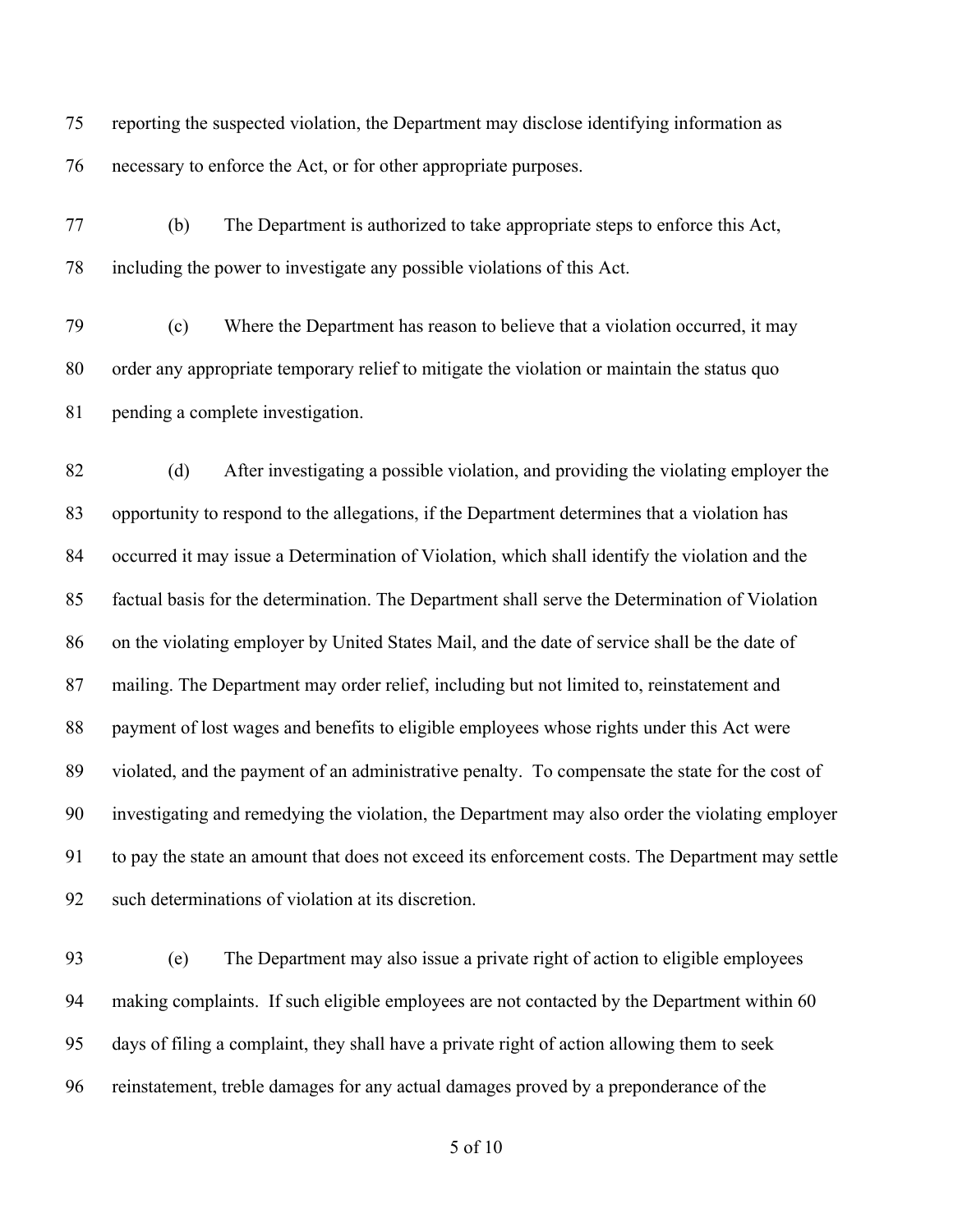evidence, punitive damages, attorney's fees and costs, and any other equitable relief that a court may deem appropriate.

Section 195- Administrative Penalties

 (a) Any incumbent employer who violates section 2 (a) of this Act shall be liable for a civil penalty of not more than \$1,000 per violation.

 (b) Any successor employer who violates section 2 (b) of this Act shall be liable for a civil penalty of not more than \$750 per violation.

 (c) Any successor employer who violates section 2 (c) of this Act for failing to maintain and/or use a preferential hiring list pursuant to said paragraph shall be liable for a civil 106 penalty of not more than \$750 per violation.

 (d) Any successor employer who violates section 2 (c) of this Act by failing to retain written verification of any offer of employment made pursuant to said paragraph shall be liable 109 for a civil penalty of not more than \$750 per violation.

 (e) Any successor employer who violates section 2 (d) of this Act for failing to complete and retain written performance evaluations pursuant to said paragraph shall be liable 112 for a civil penalty of not more than \$750 per violation.

- (f) In addition to the above-referenced penalties, the remedy in any administrative proceeding or civil action undertaken pursuant to this section may include:
- 115 1. three times the pay for each day the eligible employee was discharged or not retained in violation of this Act. This pay rate shall be calculated using the higher of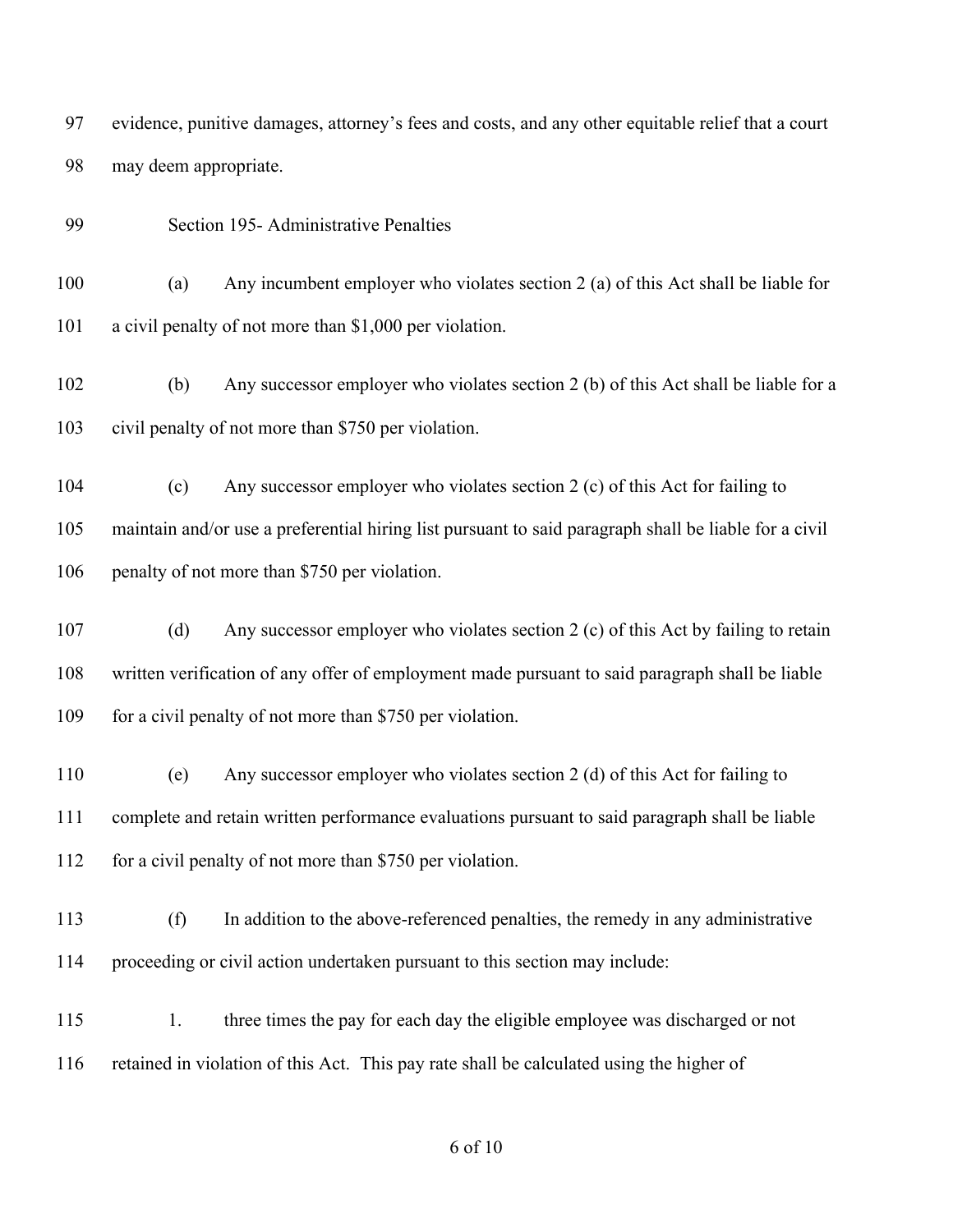2. the average regular rate of pay received by the eligible employee during the last three years of the eligible employee's employment in the same job category, or

 3. the most recent regular rate received by the eligible employee while employed by either the incumbent employer or the predecessor employer, regardless whether the employee earned other income that was less than, equal to, or greater than the eligible employee's most recent regular rate.

 i. the value of the benefits the eligible employee would have received under the successor employer's benefit plan for those days the eligible employee was discharged or was not retained in violation of this Act;

126 ii. an order requiring that the successor employer retain its eligible employees during the transitional employment period unless an eligible employee is discharged pursuant to section 2 (b) of the Act; and

129 iii. reasonable attorney's fees and costs incurred in prosecuting a civil action for a violation of this Act, if the eligible employee prevails in the civil action.

Section 196- Appeal Procedure

 (a) Any appeal from a Determination of Violation shall be filed in writing by the appellant within 15 days of the date of service. Appellant shall file the appeal with the Administrator and serve a copy on the Department by United States Mail. Failure to do either shall constitute a concession to the violation, and the violation shall be deemed final.

 (b) The parties will be given 30 days from the latter of the date the appeal is filed and the date notice of process is served to try to reach an equitable settlement.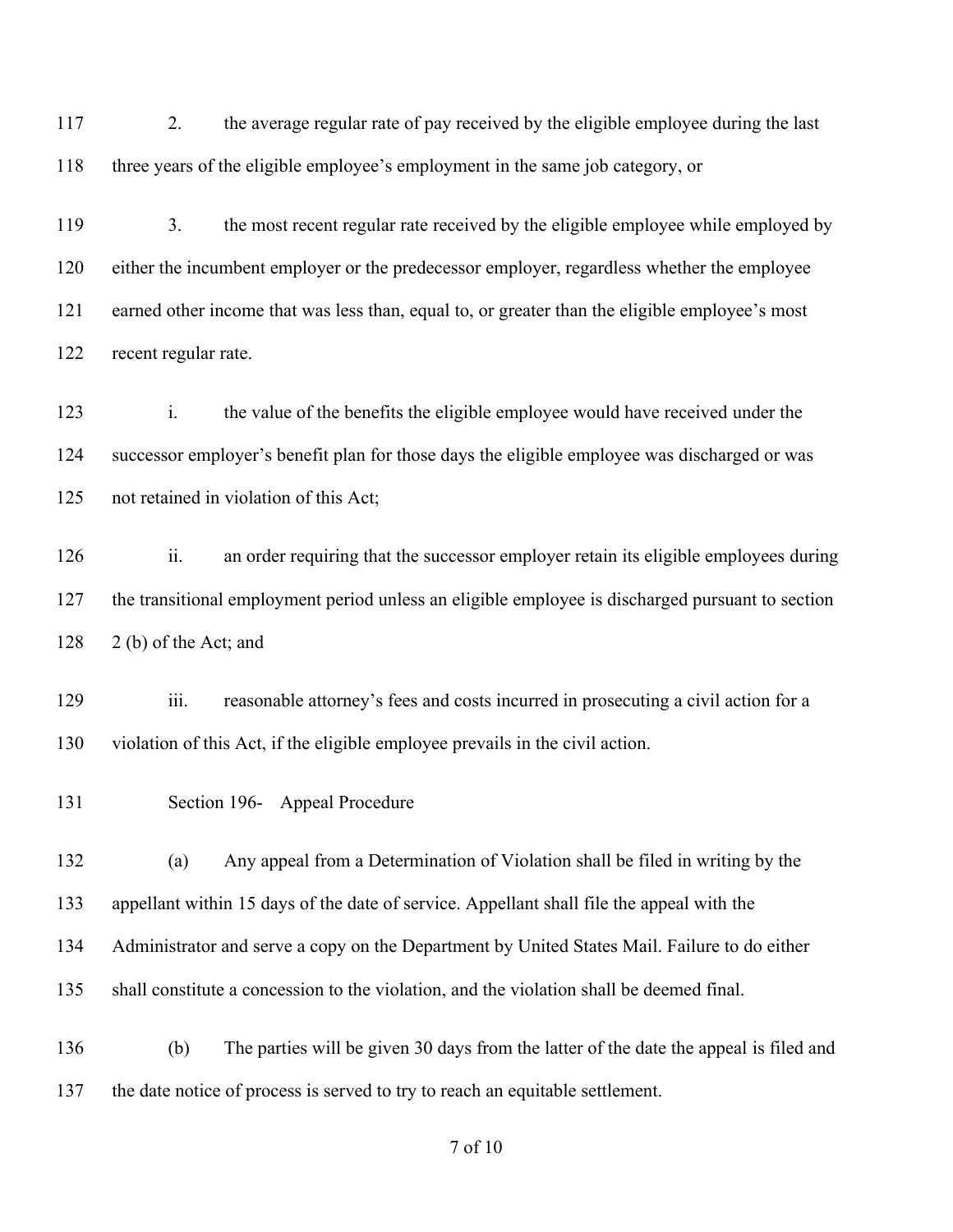(c) If no settlement is reached in the given timeframe, any party may request in writing, with concurrent notice to all other parties, that the Administrator appoint a hearing officer to hear and decide the appeal. If no party requests appointment of a hearing officer, the violation shall be deemed final on the 60th day.

 (d) Within 15 days of receiving a written request for appointment of a hearing officer, the Administrator shall appoint a qualified, impartial hearing officer. The administrator will also immediately notify all parties of the appointment.

 (e) The hearing officer shall begin holding the hearing within 45 days of her or his appointment and conclude the hearing within 75 days of her or his appointment. The hearing officer shall conduct a fair and impartial evidentiary hearing. The hearing officer may extend these time limits only upon a determination by the Administrator that there is good cause to do so.

 (f) Appellant shall have the burden of proving by a preponderance of the evidence that the basis for the Determination of Violation is incorrect. This means that the Appellant must prove that it is more than 50% likely that the basis for the Determination of Violation is incorrect.

 (g) Within 30 days of the end of the hearing, the hearing officer shall issue a written decision affirming, modifying, or dismissing the Determination of Violation. The hearing officers shall make findings of fact and rulings of law. The hearing officer's findings and rulings shall be the final administrative determination.

 (h) Any party may appeal the final administrative determination by filing in the state's trial court within the time allotted by state law. Failure to do so shall constitute a failure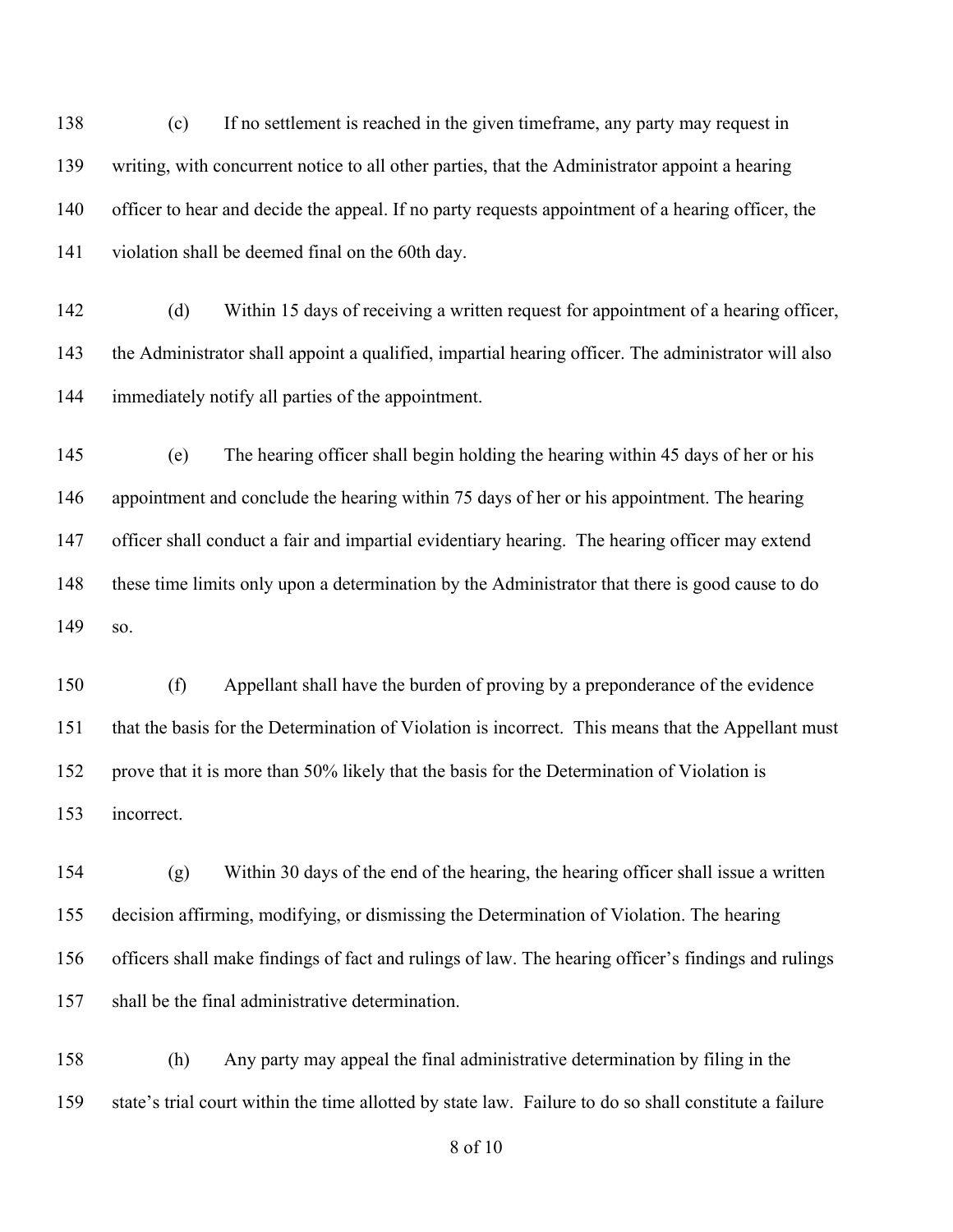| 160 | to exhaust administrative remedies, which shall serve as a complete defense to any future            |                                                                                   |  |
|-----|------------------------------------------------------------------------------------------------------|-----------------------------------------------------------------------------------|--|
| 161 | litigation regarding the subject matter of the violation. If this occurs, no further appeals of the  |                                                                                   |  |
| 162 | final administrative determination can be filed.                                                     |                                                                                   |  |
| 163 |                                                                                                      | Section 197- Retaliation Prohibited                                               |  |
| 164 | (a)                                                                                                  | It shall be unlawful to take adverse action against any person in retaliation for |  |
| 165 |                                                                                                      | exercising any rights protected by this Act. This includes, but is not limited to |  |
| 166 | 1.                                                                                                   | The right to file a complaint;                                                    |  |
| 167 | 2.                                                                                                   | The right to inform any person about any party's alleged noncompliance with the   |  |
| 168 | Act;                                                                                                 |                                                                                   |  |
| 169 | 3.                                                                                                   | The right to inform people of their potential rights under this Act; and          |  |
| 170 | 4.                                                                                                   | The right to assist people in asserting such rights;                              |  |
| 171 | (b)                                                                                                  | The protections of section 6 (a) shall apply to any person who mistakenly, but in |  |
| 172 | good faith, alleges noncompliance with this Act.                                                     |                                                                                   |  |
| 173 | (c)                                                                                                  | Taking adverse action against a person within 90 days of the person's exercise of |  |
| 174 | rights protected by this Act shall raise a rebuttable presumption that the party taking the adverse  |                                                                                   |  |
| 175 | action did so in retaliation for the exercise of such rights. This presumption is rebuttable         |                                                                                   |  |
| 176 |                                                                                                      | Section 198- Severability                                                         |  |
| 177 | (a)                                                                                                  | If any section, subsection, sentence, phrase, or word of this Act, or any         |  |
| 178 | application thereof, is held to be invalid or unconstitutional by a decision of a court, the rest of |                                                                                   |  |
| 179 | this Act shall remain in effect.                                                                     |                                                                                   |  |
|     |                                                                                                      |                                                                                   |  |